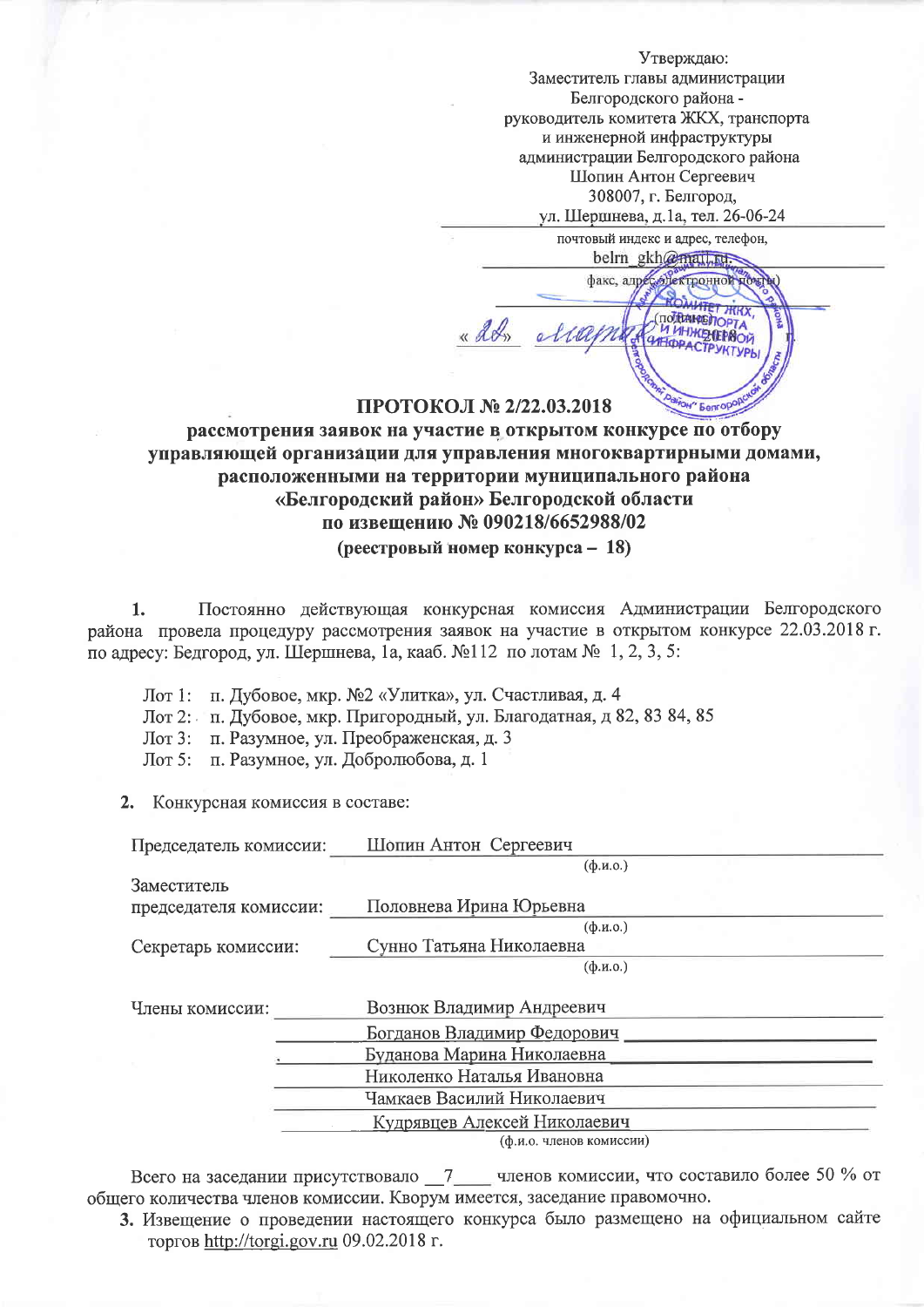Прелмет конкурса: Право заключения договора управления многоквартирным  $4.1.$ домом, расположенным по адресу: РФ, Белгородская обл., Белгородский р-он, п. Дубовое, мкр №2 «Улитка», ул. Счастливая, д. 4.

 $4.2.$ Комиссией рассмотрена елинственная заявка на участие в конкурсе (рег. № 1):

ООО «Управление по эксплуатации и ремонту «Улитка» (ООО «УЭР «Улитка»),

адрес: Белгородская обл., Белгородский р-он, п. Дубовое, ул. Садовая, д. 4,

(наименование организаций, должность, ф.и.о. их представителей или ф.и.о. индивидуальных предпринимателей) (наименование претендентов)

Заявка на участие в конкурсе соответствует требованиям, установленным пунктами 52-53 Правил проведения конкурса. Претендент соответствует требованиям пункта 15 Правил, у претендента отсутствует кредиторская задолженность перед организациями коммунального комплекса, а также задолженность по налогам, сборам, страховым взносам.

4.3. На основании рассмотрения и оценки поданной заявки, конкурсной комиссией принято единогласное решение: признать участником конкурса следующего претендента:

ООО «Управление по эксплуатации и ремонту «Улитка» (ООО «УЭР «Улитка»)

(наименование организаций или ф.и.о. индивидуального предпринимателя)

- не допущены к участию в конкурсе следующие претенденты:

### не допущенных претендентов нет

(наименование организаций или ф.и.о. индивидуального предпринимателя)

Конкурс по лоту №1 признать не состоявшимся.

В соотв. с п. 71 постановления Правительства РФ от 06.02.2006г. № 75, передать елинственному участнику конкурса по Лоту №1 - ООО «УЭР «Улитка» в течение 3-х рабочих дней с даты подписания настоящего протокола проект договора управления многоквартирным домом на условиях выполнения обязательных работ и услуг, указанных в извещении о проведении конкурса и конкурсной документации, за плату за содержание и ремонт жилого помещения, размер которой указан в извещении о проведении конкурса.

#### $Jlor N<sub>2</sub>$

Предмет конкурса: Право заключения договора управления многоквартирными  $4.1.$ домами, расположенными по адресу: РФ, Белгородская обл., Белгородский р-он, п. Дубовое, мкр. «Пригородный», дома № 82, 83, 84, 85.

Комиссией рассмотрена единственная заявка на участие в конкурсе (рег. № 4):  $4.2.$ 

ООО «Оникс-сервис», Белгородская обл., Белгородский р-он, п. Дубовое,

ул. Благодатная, д. 257, офис 1

• (наименование организаций, должность, ф.и.о. их представителей или ф.и.о. индивидуальных предпринимателей) (наименование претендентов)

Заявка на участие в конкурсе соответствует требованиям, установленным пунктами 52-53 Правил проведения конкурса. Претендент соответствует требованиям пункта 15 Правил, у претендента отсутствует кредиторская задолженность перед организациями коммунального комплекса, а также задолженность по налогам, сборам, страховым взносам.

4.3. На основании рассмотрения и оценки поданной заявки, конкурсной комиссией принято единогласное решение: признать участником конкурса следующего претендента: ООО «Оникс-сервис»

(наименование организаций или ф.и.о. индивидуального предпринимателя)

- не допущены к участию в конкурсе следующие претенденты:

не допущенных претендентов нет

(наименование организаций или ф.и.о. индивидуального предпринимателя)

Конкурс по лоту №2 признать не состоявшимся.

 $\pi$  Мот $\mathbf{N}$ о 1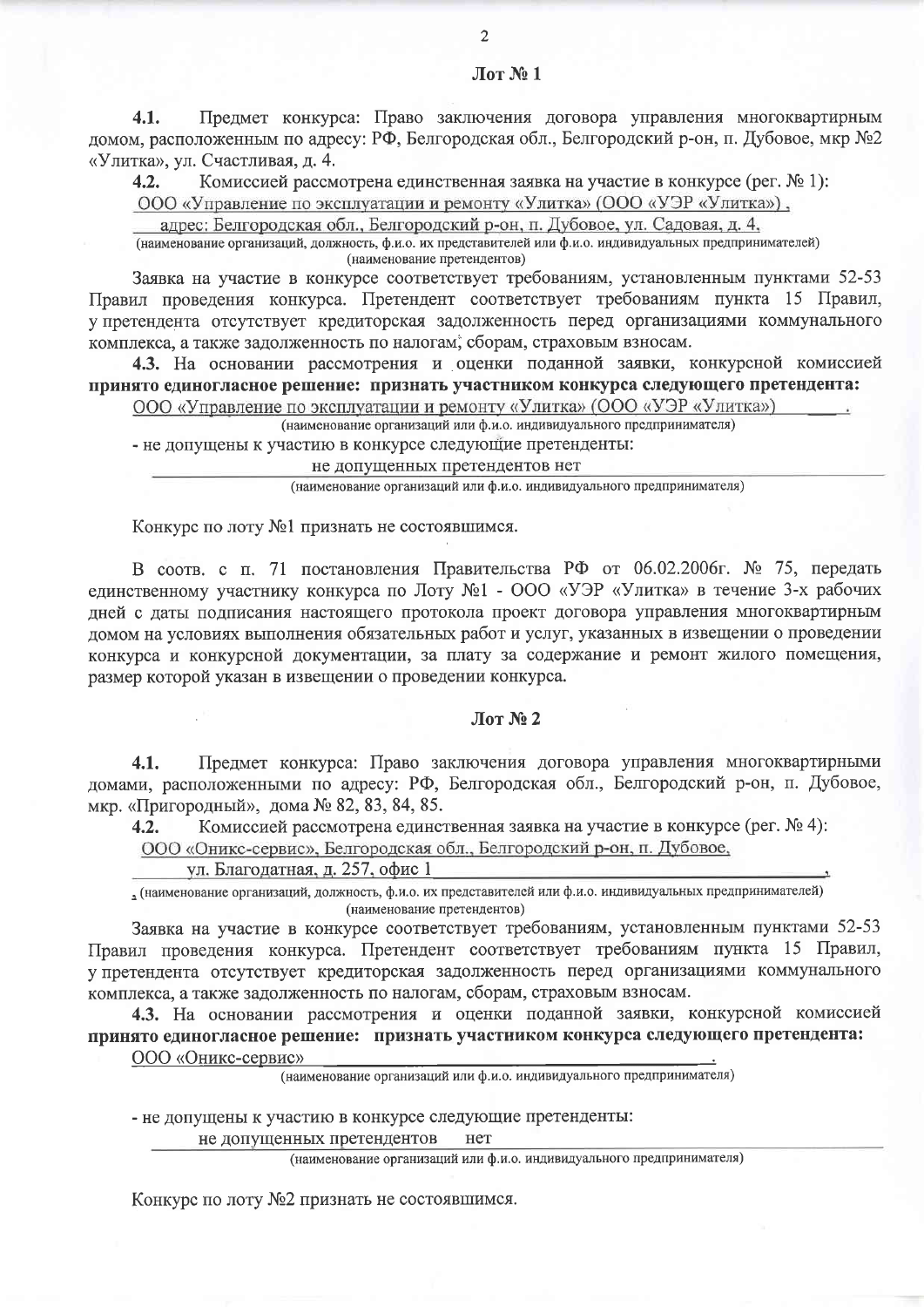В соотв. с п. 71 постановления Правительства РФ от 06.02.2006г. № 75, передать единственному участнику конкурса по Лоту №2 - ООО «Оникс-сервис» в течение 3-х рабочих дней с даты подписания настоящего протокола проект договора управления многоквартирным домом на условиях выполнения обязательных работ и услуг, указанных в извещении о проведении конкурса и конкурсной документации, за плату за содержание и ремонт жилого помещения, размер которой указан в извещении о проведении конкурса.

#### $\pi N_2$  3

Предмет конкурса: Право заключения договора управления многоквартирным  $4.1.$ домом, расположенным по адресу: РФ, Белгородская обл., Белгородский р-он, п. Разумное, ∨л. Преображенская, дом № 3.

Комиссией рассмотрена единственная заявка на участие в конкурсе (рег. № 2):  $4.2.$ 

ООО «Жилищное управление ЖБК-1», Белгородская обл., г. Белгород, ул. Почтовая, д. 48А, , (наименование организаций, должность, ф.и.о. их представителей или ф.и.о. индивидуальных предпринимателей) (наименование претендентов)

Заявка на участие в конкурсе соответствует требованиям, установленным пунктами 52-53 Правил проведения конкурса. Претендент соответствует требованиям пункта 15 Правил, у претендента отсутствует кредиторская задолженность перед организациями коммунального комплекса, а также задолженность по налогам, сборам, страховым взносам.

4.3. На основании рассмотрения и оценки поданной заявки, конкурсной комиссией принято единогласное решение: признать участником конкурса следующего претендента: ООО «Жилищное управление ЖБК-1»

(наименование организаций или ф.и.о. индивидуального предпринимателя)

- не допущены к участию в конкурсе следующие претенденты:

не допущенных претендентов нет

(наименование организаций или ф.и.о. индивидуального предпринимателя)

Конкурс по лоту №3 признать не состоявшимся.

В соотв. с п. 71 постановления Правительства РФ от 06.02.2006г. № 75, передать единственному участнику конкурса по Лоту №3 - ООО «Жилищное управление ЖБК-1» в течение 3-х рабочих дней с даты подписания настоящего протокола проект договора управления многоквартирным домом на условиях выполнения обязательных работ и услуг, указанных в извещении о проведении конкурса и конкурсной документации, за плату за содержание и ремонт жилого помещения, размер которой указан в извещении о проведении конкурса.

#### $JIor N<sub>2</sub> 5$

Предмет конкурса: Право заключения договора управления многоквартирным  $4.1.$ домом, расположенным по адресу: РФ, Белгородская обл., Белгородский р-он, п. Разумное, ул. Добролюбова, дом № 1

Комиссией рассмотрена заявка на участие в конкурсе (рег. № 3):  $4.2.1.$ 

ООО «Жилищное управление ЖБК-1», Белгородская обл., г. Белгород,  $1)$ 

#### ул. Почтовая, д. 48А,

, (наименование организаций, должность, ф.и.о. их представителей или ф.и.о. индивидуальных предпринимателей) (наименование претендентов)

Заявка на участие в конкурсе соответствует требованиям, установленным пунктами 52-53 Правил проведения конкурса. Претендент соответствует требованиям пункта 15 Правил, у претендента отсутствует кредиторская задолженность перед организациями коммунального комплекса, а также задолженность по налогам, сборам, страховым взносам.

4.3.1. На основании рассмотрения и оценки поданной заявки, конкурсной комиссией принято единогласное решение: признать участником конкурса следующего претендента: ООО «Жилишное управление ЖБК-1»

(наименование организаций или ф.и.о. индивидуального предпринимателя)